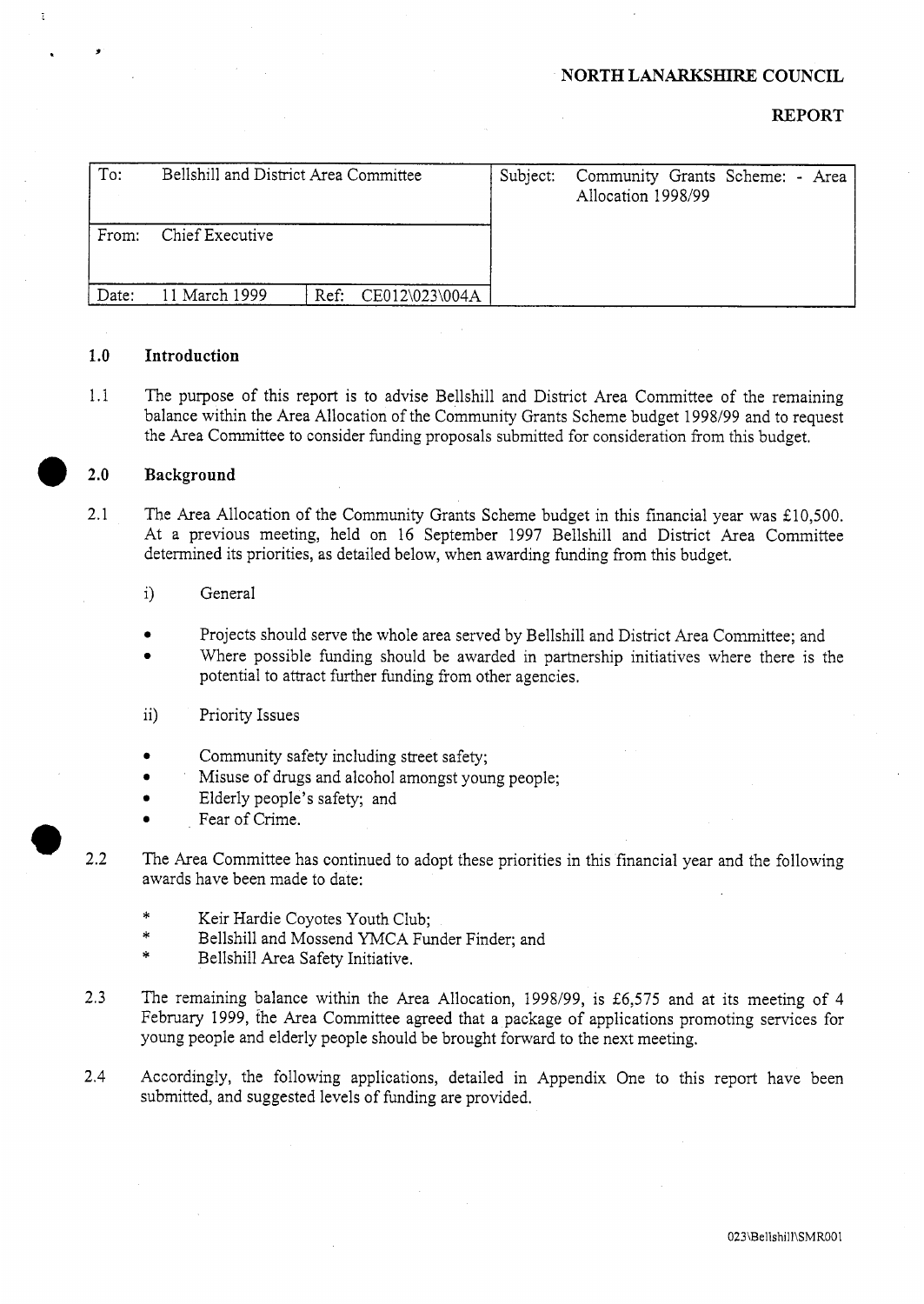## **3.0 Recommendation**

**J** 

#### 3.1 The Bellshill and District Area Committee is requested to:

- i) Consider the funding applications listed in Appendix One to this report and determine appropriate funding awards from the Area Allocation of the Community Grants Scheme Budget 1998199; and,
- ii) Otherwise note the contents of this report.

# **Chief Executive**